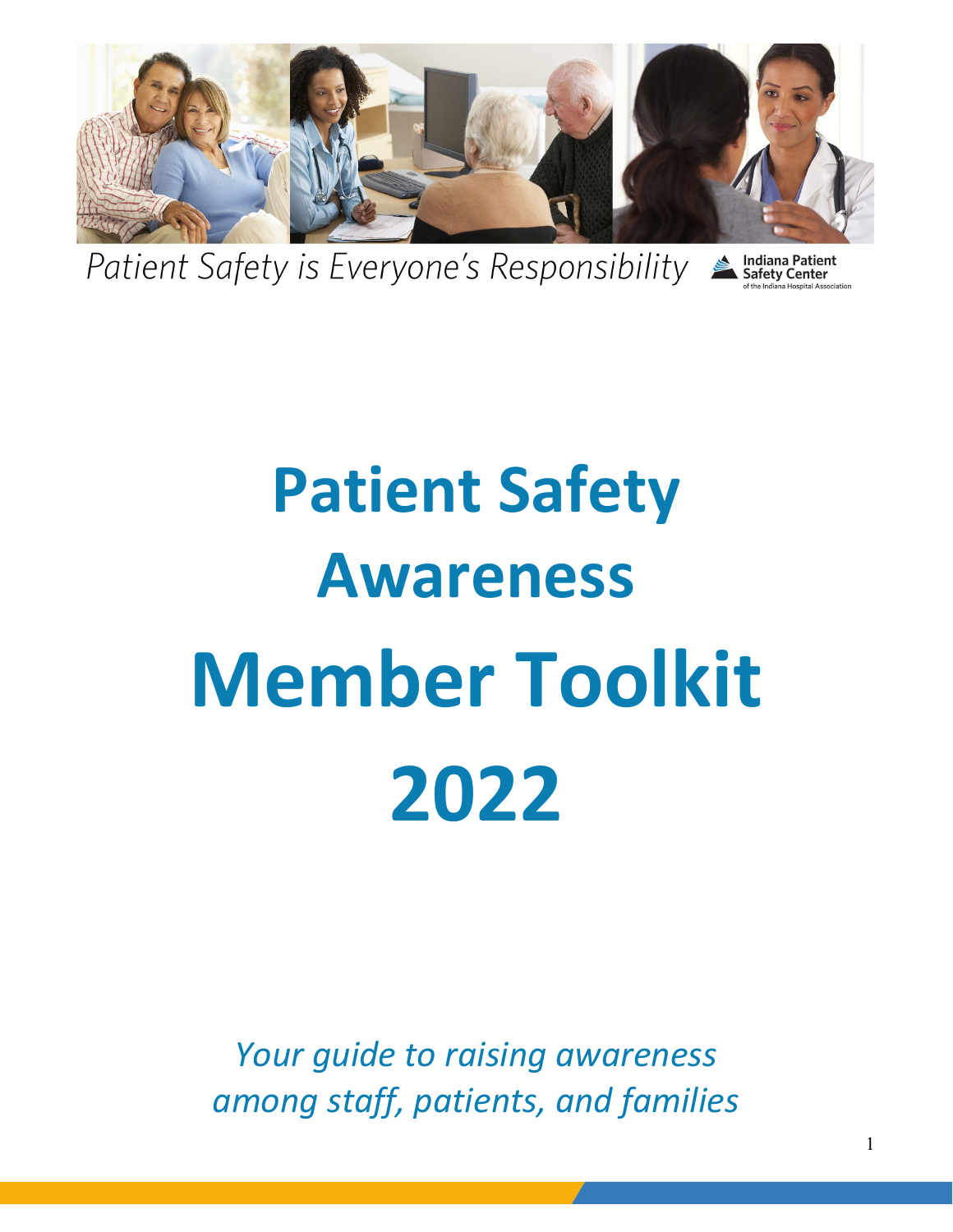

## Dear Indiana Health Care Leaders:

The Indiana Hospital Association (IHA) quality and patient safety team has updated its Patient Safety Awareness Toolkit to help your organization in its patient safety journey. Whether you are launching a general campaign or wish to focus on the issues that affect your hospital most, we hope you find this resource a valuable tool in your efforts to raise awareness of important topics during Patient Safety Awareness Week, March 13 – 19, and throughout the whole year. All items used in this toolkit are intended to be a guide, allowing you to customize these materials as you see fit.

Of course, patient safety is the top priority every day in every hospital across the state. Patient Safety Awareness Week is an opportunity for Indiana hospitals and health systems to reflect on their patient safety efforts and share their progress. This week is an opportunity to recognize the important work and dedication of your hospitals' workforce. Here are a few ideas about how to engage employees during Patient Safety Awareness Week:

- 1. Hold a patient safety poster contest
- 2. Host an ice cream social where staff members can discuss patient safety risks
- 3. Send out daily emails with safety tips
- 4. Host interactive patient safety events, like a hand-washing demonstration
- 5. Offer staff members quizzes or trivia games on patient safety

The pursuit of quality is a never-ending process, and the IHA team is honored to be your partner throughout. Thank you for the work you do every day to keep patients safe and improve care. Together, our work is advancing health care in Indiana.

Please send any images or information on how your hospital celebrated patient safety awareness to [Casey Hutchens.](mailto:chutchens@ihaconnect.org) We welcome the opportunity to showcase your hospital and team.

Sincerely,

Karintennedy

Vice President, Quality & Patient Safety